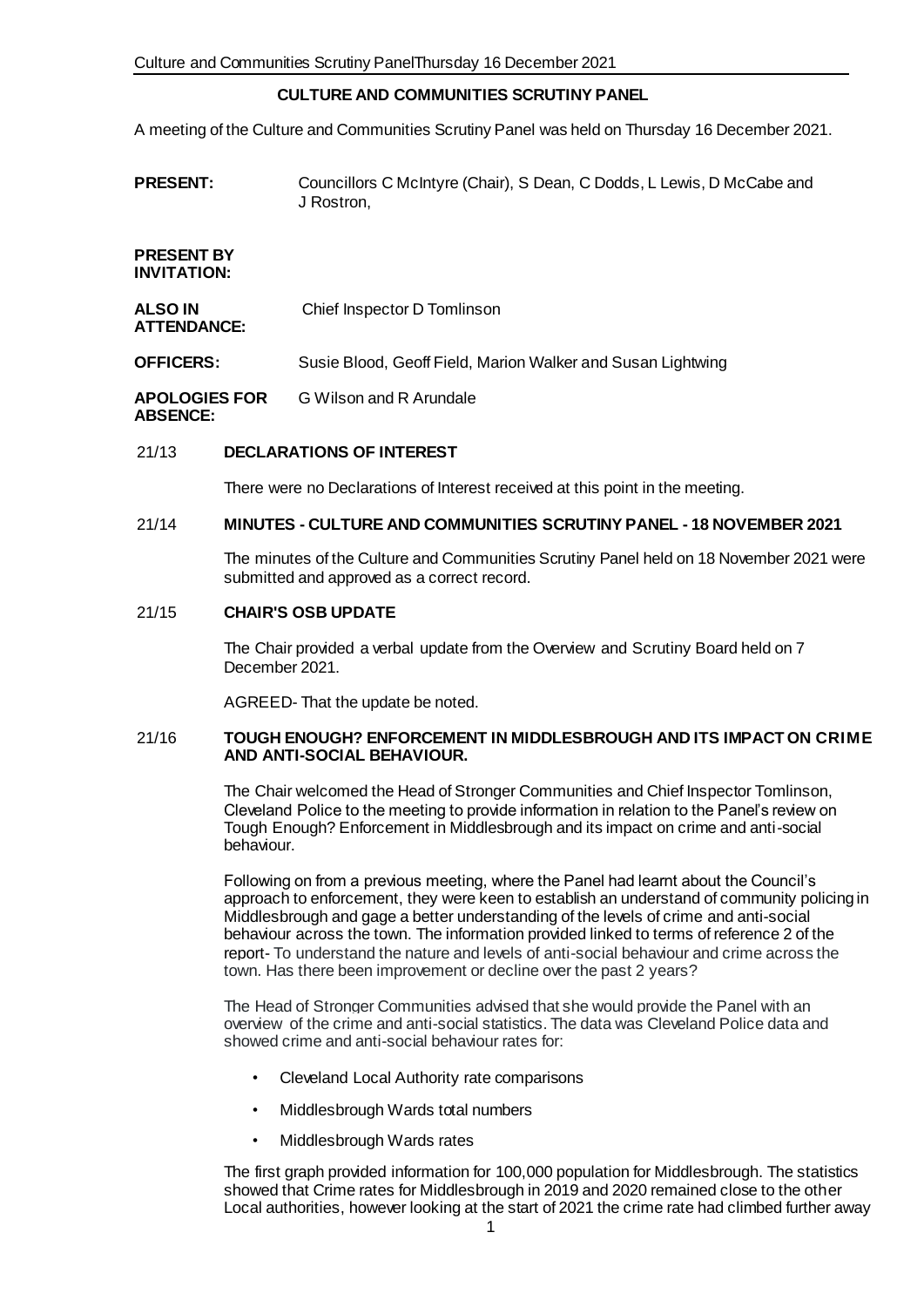from the other Local authorities as the year was progressing. It was encouraging to see a reduction of crime and anti-social behavior in October 2021/ November 2021, however the gap between local authorities was significantly wide.

The Head of Stronger Communities advised that there was a change in recording for Crime and anti-social behavior in April 2021, which was highlighted due to the significant drip in recording.

In terms of anti-social behavior, the statistics showed although Middlesbrough has higher antisocial behavior rates than other local authorities, it was encouraging that the rates in Middlesbrough were at their lowest in 3 years.

#### CRIME IN MIDDLESBROUGH- analysis and rates

In terms of crime across Middlesbrough, the Head Stronger Communities provided a ward analysis. The 2021-22 data was incomplete as this ran from 1 April 2021- 31 March 2022. Crime totals per ward shows that nearly all wards (excluding Brambles & Thorntree, Park end & Beckfield, and Ayresome) saw a decrease in crime from 2019-2020.

The statistics, also showed some wards such as Hemlington, Ladgate, Kader, and Central have already recorded more crimes, or were nearly higher than 2020. The highest crime rates still remain the Central ward, however this was not uncommon to Towns due to the Town center effect, as there was quite often an increase due to shop lifting in prime issues within this area. North Ormesby was second and Newport third.

In terms of crime rates, the 2021 figure was not fully complete so it was expected that they will be lower.

A decrease from 2019 to 2020 was evident. However looking from 2018-2020 ward such as Newport, Park End & Beckfield, Brambles & Thorntree, and Park either increase or remained at a similar rate.

#### ANTI-SOCIAL BEHAVIOUR- analysis and rate

In terms of anti-social behavior analysis, the statistics showed an increased in 17 out of 20 wards from 2019-2020. This was expected due to an increase in Anti-social behavior during COVID and the breach of lockdown rules.

However the Head of Service advised that anti-social behavior in all wards so far in 2021 has remained lower than both 2019 and 2020.

In terms of rates, this does not change significantly except when looking at the Anti-social behavior rate, the only slight difference was that Park End & Beckfield comes higher than Park ward. This was due to less Anti-social behaviour occurring in the ward and a smaller population.

### Neighbourhood Policing

The Chair welcomed Chief Inspector Tomlinson to the meeting who was in attendance to provide an overview of Middlesbrough Neighbourhood Police Team and Policing in Middlesbrough and how they are working with partners to tackle some of the issues within Middlesbrough.

The Chief Inspector began with an overview, advising that he had been in charge of Neighbourhood policing for 2 years (as Covid 19 hit).

The panel were advised that strong relationships have been built with key partners including for example; Middlesbrough Council; Cleveland Fire Brigade; Thirteen Housing and Neighbourhood Policing Middlesbrough. Cleveland Police have also started to reach out to the community to help bridge the gap between the police and key groups.

Key meetings take place with these partners including:

- Daily partnership meeting where key partners will discuss key areas of concern relating to crime and anti-social behaviour. This meeting looks at trends and patterns to identify issues early.
- monthly meetings to deal with long term issues e.g. currently operating Hemlington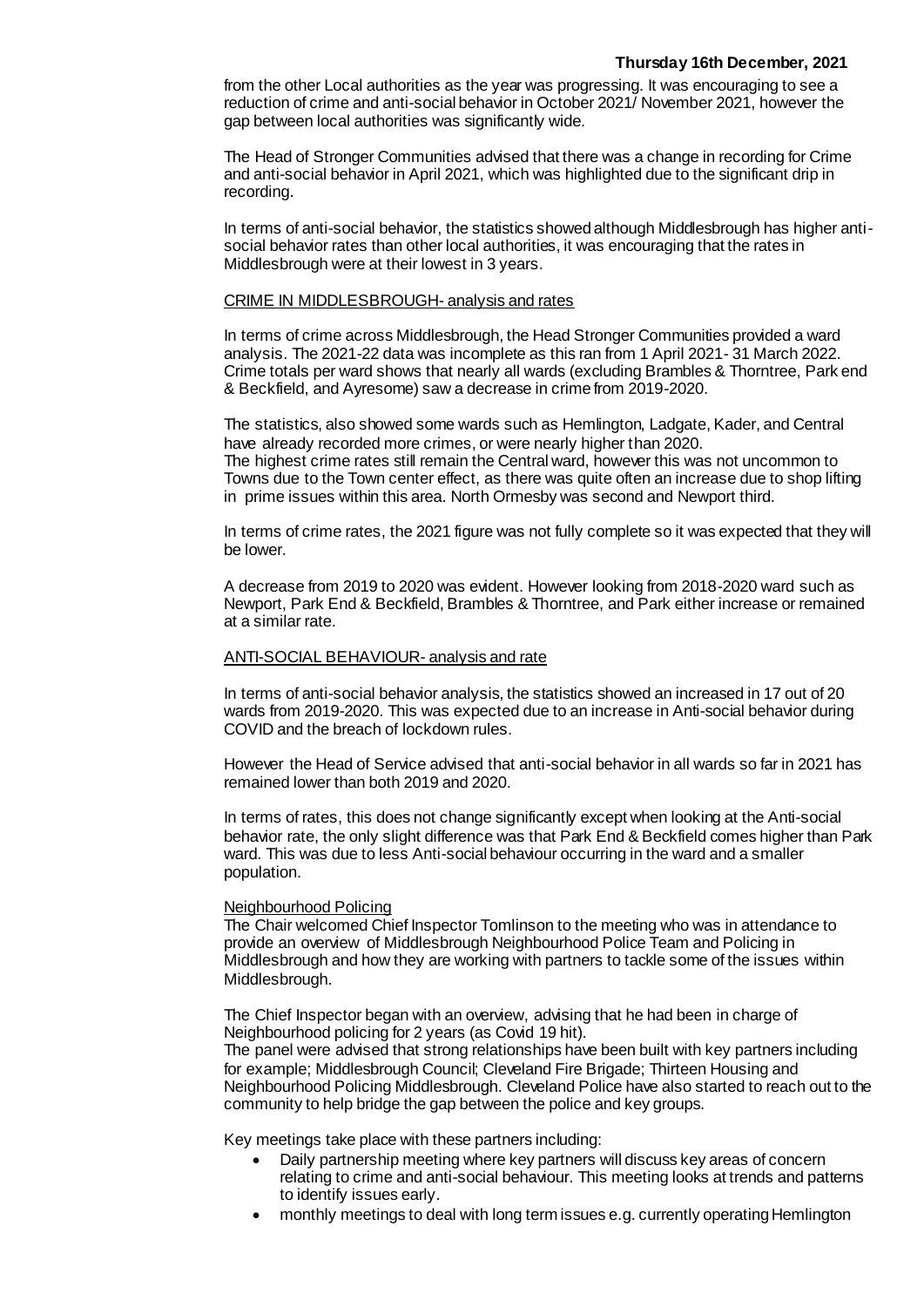Strategic Group.

- monthly problem solving meetings- identify long term problems
- 4-6 weekly organised crime group meetings (prevent, pursue, protect and prepare)
	- Active intelligence group (run by the local authority)
- Tasking and coordinating group for Middlesbrough focusing on community work
- Community safety partnership
- Local police and delivery group within Cleveland Police- who hold Cleveland Police to account.

In terms of the resourcing structure of Middlesbrough, Cleveland Police Neighbourhood Policing model was made up of the following:

> Superintendent Marc Anderson (South Commander) Chief Inspector Daryll Tomlinson (dedicated to Neighbourhood policing in Middlesbrough)

Middlesbrough North Insp Darren Birkett / Middlesbrough South T/Insp Chris Turner

Each have 3 teams each- consisting of Sargent's PC's and PCSO's who cover all 20 wards in Middlesbrough.

On top of neighbourhood policing, the below teams listed are in place to help the delivery of Middlesbrough across Middlesbrough.

- Response Teams 24/7
- CID
- Safeguarding Teams
- Sex Offender Management
- Complex Exploitation Team
- Community Safety
- Homicide and Major Enquiry Team
- Cyber Crime
- Fraud
- Organised Crime Unit
- Intelligence

Their goal was to:



The Panel were advised that the Neighborhood Strategy operates and is in line with the National Neighbourhood Strategy. The aim of Neighbourhood policing hits within three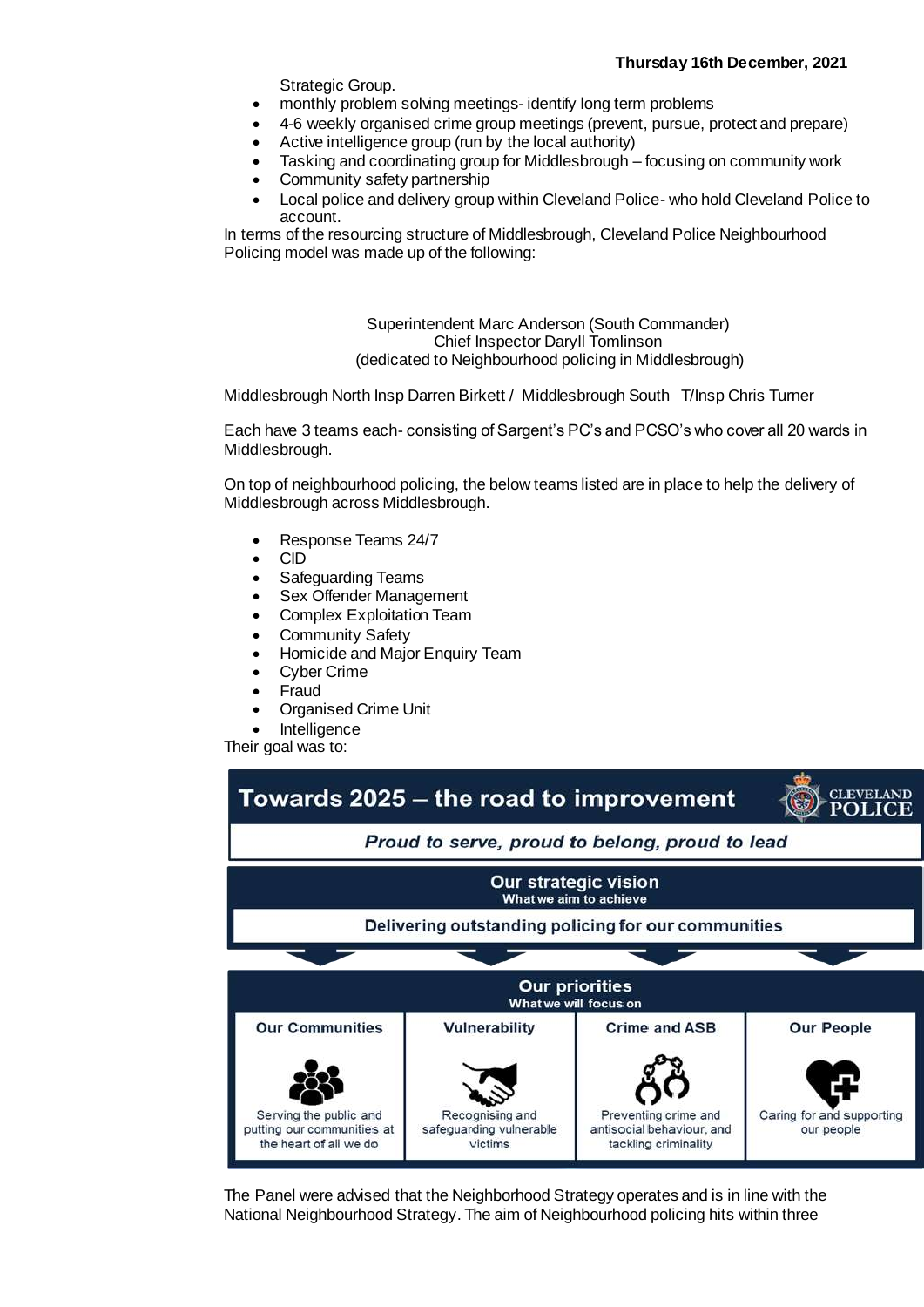headings; Engagement; Problem Solving and Targeted activity.

The Chief Inspector outlined some of the activities undertaken under the 3 headings:

- **Engagement** 
	- Community Engagement Ward Pledge
	- Ward priorities, Ward Newsletters, Ward meetings
	- Visibility Right People, Right Places, Right Times
	- Ring backs, Revisits Victims Code of practice meaningful communication
	- Schools, Youth Clubs, Youth provisions Linx, Youth Focus North East.
- Problem Solving
	- Problem Solving OEL (Police)
	- Problem Solving Plans (Partnership Working)
	- Repeat Callers, Repeat Victims, Repeat Locations
- **Targeted Activity** 
	- **TCG Targets**
	- Who is causing our communities the issues.

The Chief Inspector advised that visible policing works, which has been demonstrated by a week of action in North Ormesby and a week of action in Hemlington.

Issues in fulfilling this need was demand, and although demand in some areas since covid restrictions have eased slightly, there has been significant demands and challenging in other areas e.g. 999 calls and sometimes neighbourhood policing teams need to support these calls if they fall within their areas.

Other key areas of Government investment were through the Hard to Hope – Middlesbrough have invested as part of project adder (tacking drugs- support individuals and treatmentinvesting in staff and working on reducing violence and firefighting culture). There was also value in working with communities especially with MFC, by organizing football with young people to bridge the gap (Hemlington and park end). The Chief Inspector further outlined that regular updates are sent out on performance, however there was a real push on an engagement framework to understand the communities and their issues.

Following the presentation, the Chief Inspector was asked further about the Neighbourhood Policng model and whether this was under resourced, and if so , what impact this had on the community.

The Chief Inspector outlined that over the past 2 years, a resourcing model was identified by the force as to what was required to operate Neighbourhood policing, however to date they have not established the numbers that were envisaged.

The numbers anticipated were as follows:

- 34 police officers
- 30 PCSOs
- 6 Sergeants
- 2 Inspectors

At present, the numbers are in the high 20s, and along with sickness levels and absence and other demands, reaching the desired number of officers has been quite challenging. However the Panel were reassured that new officers (4-5) would be joining the force in early 2022 to increase the model and there was a feeling across our partnerships that the model would be fulfilled effectively. The Chief Inspector admitted more could be done, however without a full resource model this proved difficult.

It was excepted that each ward should have one designated PC and PCSO to discuss and raise issues with, however due to demand this quite often is not the case. In an ideal world,